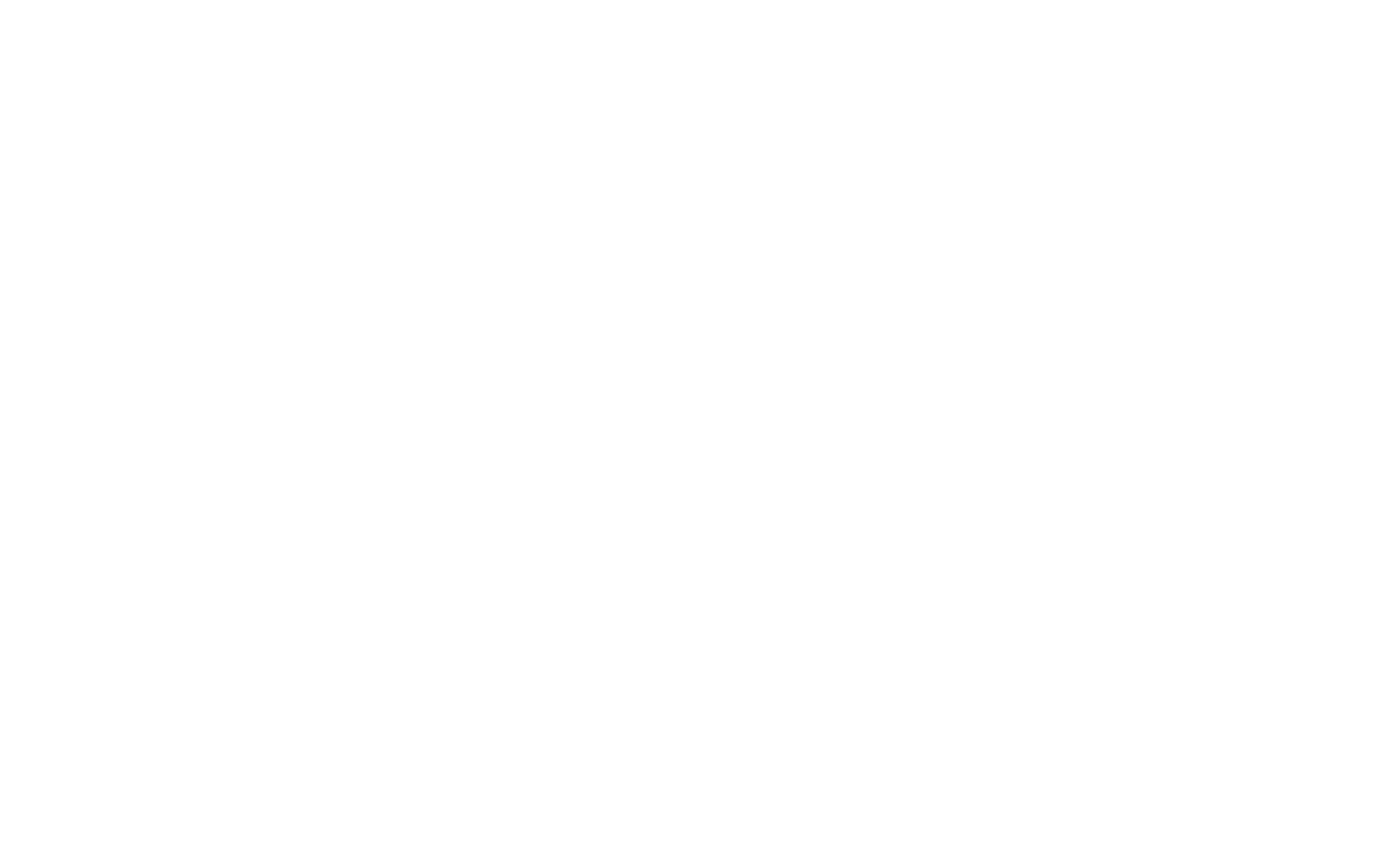### CONSEJO PROVINCIAL DE EDUCACION PAGINA: 1 JUNTA DE CLASIFICACION DE EDUCACION PRIMARIA FECHA DE EMISION:06/12/2021

# LISTADO DEFINITIVO DOCENTES TITULARES ASCENSO POR ESCUELA A¥O 2022.-

| <sup>3</sup> Local i dad: Cte Pi edrabuena Estableci mi ento: ESCUELA N 6                                                      |                |                |  |              |        |                 |                   |                                                                                                                                                                                                               |                     |                   |
|--------------------------------------------------------------------------------------------------------------------------------|----------------|----------------|--|--------------|--------|-----------------|-------------------|---------------------------------------------------------------------------------------------------------------------------------------------------------------------------------------------------------------|---------------------|-------------------|
|                                                                                                                                |                |                |  |              |        |                 |                   | Nro Apellido y Nombre Tit A.P. ---- SERVICIOS DOCENTES   ----- Ant. Cult Resi. M.A. ATP O.T. PUBL ACTIVIDADES C.C. J.E. OTRO S.D.I Aldp<br>Ord                      M.A/E Vic Dir Sup S.T. Voc D.N. Asis Dict | PUNT.<br>GRAL.      | OBSERVAC. PREMIOS |
| <sup>3</sup> VICEDIRECTORES CON 3 A¥OS EN CONDICIONES DE ACCEDER A LA DIRECCION                                                |                |                |  |              |        |                 |                   |                                                                                                                                                                                                               |                     |                   |
| GALLOSO LIDIA MABEL 9<br>2 PALLERO DANI ELA<br><sup>3</sup> VICEDIRECTORES CON 2 A¥OS EN CONDICIONES DE ACCEDER A LA DIRECCION |                | 2.20 2.10 2.40 |  | 3.00<br>3.00 | 10.00  | 10,00 1,40 0,30 | 1. 00<br>1.50     | 0.35<br>$0.30 \, 0.10$                                                                                                                                                                                        | 3.00 32.75<br>32.30 |                   |
| BOHLING MARLI                                                                                                                  | $3.00 \, 0.60$ |                |  | 3.00         | 10, 00 |                 | $0.20 \quad 3.75$ |                                                                                                                                                                                                               | 29.55               |                   |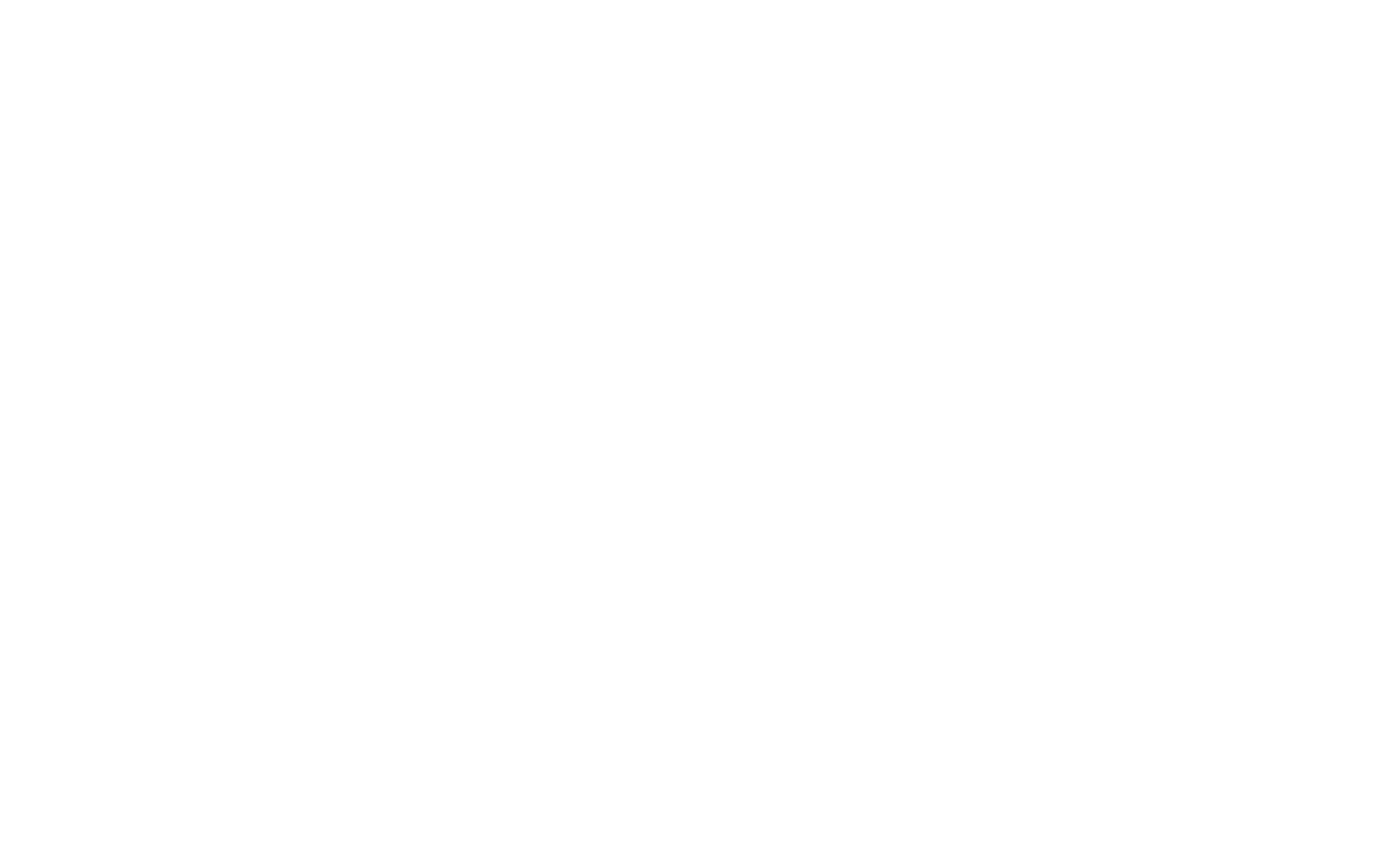### CONSEJO PROVINCIAL DE EDUCACION PAGINA: 2 JUNTA DE CLASIFICACION DE EDUCACION PRIMARIA FECHA DE EMISION:06/12/2021

## LISTADO DEFINITIVO DOCENTES TITULARES ASCENSO POR ESCUELA A¥O 2022.-

### ÚÄÄÄÄÄÄÄÄÄÄÄÄÄÄÄÄÄÄÄÄÄÄÄÄÄÄÄÄÄÄÄÄÄÄÄÄÄÄÄÄÄÄÄÄÄÄÄÄÄÄÄÄÄÄÄÄÄÄÄÄÄÄÄÄÄÄÄÄÄÄÄÄÄÄÄÄÄ¿ <sup>3</sup>Localidad: Cte Piedrabuena Establecimiento: ESCUELA N 86 3 ÀÄÄÄÄÄÄÄÄÄÄÄÄÄÄÄÄÄÄÄÄÄÄÄÄÄÄÄÄÄÄÄÄÄÄÄÄÄÄÄÄÄÄÄÄÄÄÄÄÄÄÄÄÄÄÄÄÄÄÄÄÄÄÄÄÄÄÄÄÄÄÄÄÄÄÄÄÄÙ

 ----------------------------------------------------------------------------------------------------------------------------------------------------------------------------- Nro Apellido y Nombre Tit A.P. ---- SERVICIOS DOCENTES ----- Ant. Cult Resi. M.A. ATP O.T. PUBL ACTIVIDADES C.C. J.E. OTRO S.D.I Aldp PUNT. OBSERVAC. PREMIOS Ord M.A/E Vic Dir Sup S.T. Voc D.N. Asis Dict LOC PROV NA/IN GRAL. -----------------------------------------------------------------------------------------------------------------------------------------------------------------------------

 ÚÄÄÄÄÄÄÄÄÄÄÄÄÄÄÄÄÄÄÄÄÄÄÄÄÄÄÄÄÄÄÄÄÄÄÄÄÄÄÄÄÄÄÄÄÄÄÄÄÄÄÄÄÄÄÄÄÄÄÄÄÄÄÄÄÄÄÄÄÄÄÄÄÄÄÄÄÄÄÄÄÄÄÄÄÄ¿ <sup>3</sup> VICEDIRECTORES CON 3 A¥OS EN CONDICIONES DE ACCEDER A LA DIRECCION <sup>3</sup> ÀÄÄÄÄÄÄÄÄÄÄÄÄÄÄÄÄÄÄÄÄÄÄÄÄÄÄÄÄÄÄÄÄÄÄÄÄÄÄÄÄÄÄÄÄÄÄÄÄÄÄÄÄÄÄÄÄÄÄÄÄÄÄÄÄÄÄÄÄÄÄÄÄÄÄÄÄÄÄÄÄÄÄÄÄÄÙ

 1 BALMACEDA ZULMA 9 2.60 3.00 0.40 3.00 10.00 0.10 0.10 3.00 31.20 ÚÄÄÄÄÄÄÄÄÄÄÄÄÄÄÄÄÄÄÄÄÄÄÄÄÄÄÄÄÄÄÄÄÄÄÄÄÄÄÄÄÄÄÄÄÄÄÄÄÄÄÄÄÄÄÄÄÄÄÄÄÄÄÄÄÄÄÄÄÄÄÄÄÄÄÄÄÄÄÄÄÄÄÄÄÄ¿ <sup>3</sup> VICEDIRECTORES CON 2 A¥OS EN CONDICIONES DE ACCEDER A LA DIRECCION ÀÄÄÄÄÄÄÄÄÄÄÄÄÄÄÄÄÄÄÄÄÄÄÄÄÄÄÄÄÄÄÄÄÄÄÄÄÄÄÄÄÄÄÄÄÄÄÄÄÄÄÄÄÄÄÄÄÄÄÄÄÄÄÄÄÄÄÄÄÄÄÄÄÄÄÄÄÄÄÄÄÄÄÄÄÄÙ

1 ROCA ANALIA LUCRECIA 9 0.40 3.40 0.60 4.00 3.00 3.00 3.00 3.00 1.40 1.00 0.15 3.00 35.95 3.00 35.95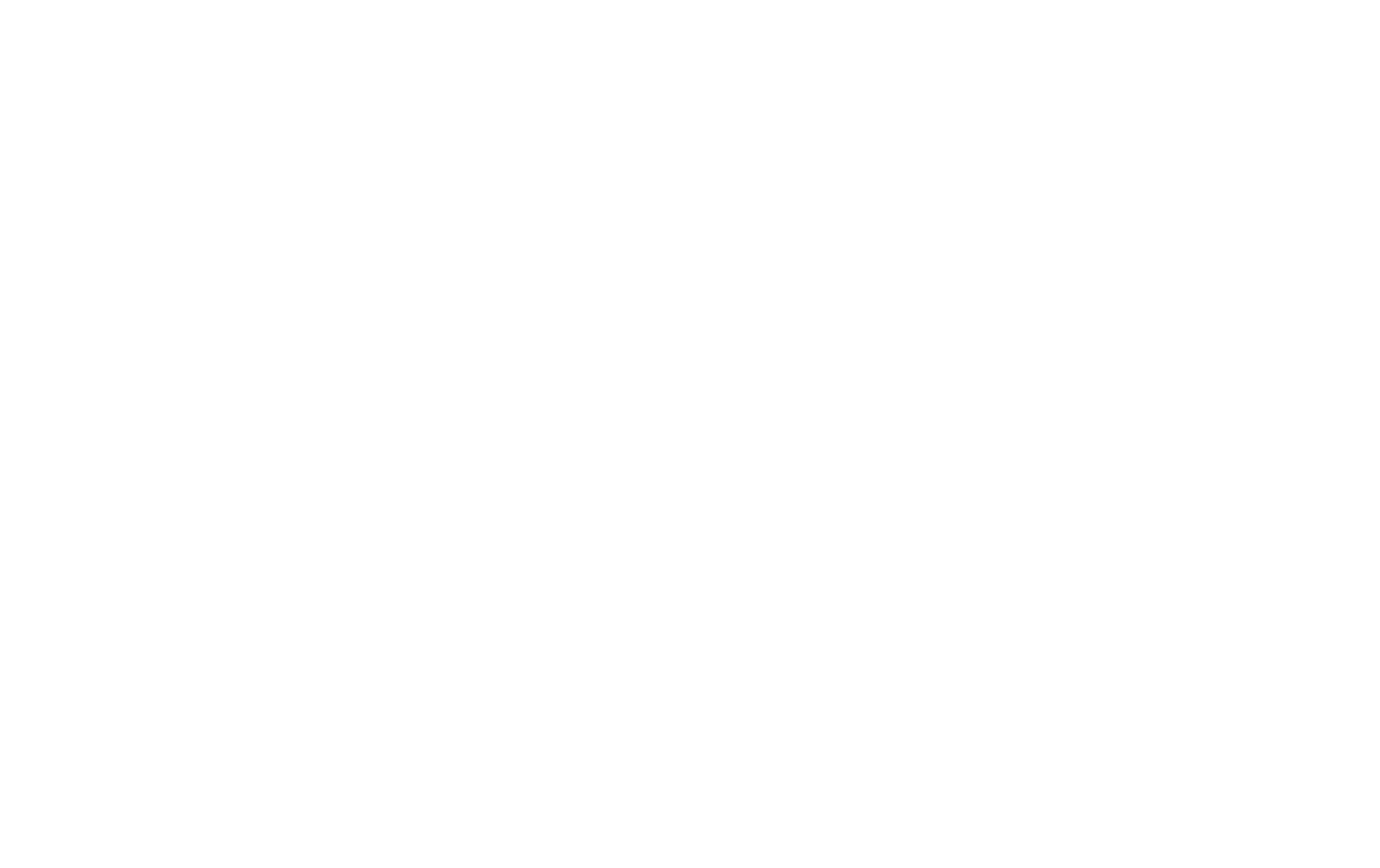### CONSEJO PROVINCIAL DE EDUCACION PAGINA: 3 JUNTA DE CLASIFICACION DE EDUCACION PRIMARIA FECHA DE EMISION:06/12/2021

## LISTADO DEFINITIVO DOCENTES TITULARES ASCENSO POR ESCUELA A¥O 2022.-

### ÚÄÄÄÄÄÄÄÄÄÄÄÄÄÄÄÄÄÄÄÄÄÄÄÄÄÄÄÄÄÄÄÄÄÄÄÄÄÄÄÄÄÄÄÄÄÄÄÄÄÄÄÄÄÄÄÄÄÄÄÄÄÄÄÄÄÄÄÄÄÄÄÄÄÄÄÄÄ¿ <sup>3</sup>Localidad: Cte Piedrabuena Establecimiento: ESCUELA N 6 <sup>3</sup> ÀÄÄÄÄÄÄÄÄÄÄÄÄÄÄÄÄÄÄÄÄÄÄÄÄÄÄÄÄÄÄÄÄÄÄÄÄÄÄÄÄÄÄÄÄÄÄÄÄÄÄÄÄÄÄÄÄÄÄÄÄÄÄÄÄÄÄÄÄÄÄÄÄÄÄÄÄÄÙ

| Nro Apellido y Nombre Tit A.P. ---- SERVICIOS DOCENTES   ----- Ant. Cult Resi. M.A. ATP O.T. PUBL ACTIVIDADES C.C. J.E. OTRO S.D.I Aldp PUNT.<br>Ord                      M.A/E Vic Dir Sup S.T. Voc D.N. Asis Dict |              |                |                                                                             |              |       |            |      |      |      |  |                          | OBSERVAC. PREMI OS |  |
|---------------------------------------------------------------------------------------------------------------------------------------------------------------------------------------------------------------------|--------------|----------------|-----------------------------------------------------------------------------|--------------|-------|------------|------|------|------|--|--------------------------|--------------------|--|
|                                                                                                                                                                                                                     |              |                | MAESTROS DE A¥O EN CONDICIONES DE ACCEDER A LA VICEDIRECCION DE EGB 1 Y 2 3 |              |       |            |      |      |      |  |                          |                    |  |
| ROJAS ALICIA ESTER                                                                                                                                                                                                  |              | 4.60 0.30 1.60 |                                                                             | 3.00         |       | 9.10 0.80  |      | 2.00 | 0.10 |  | 30.50                    |                    |  |
| 2 ELAL MARIA JOSE<br>3 GOMEZ SANDRA MARYSOL                                                                                                                                                                         | 5.60<br>2.80 |                |                                                                             | 3.00<br>2.85 | 10.00 | 10.00 0.40 |      | 1.00 |      |  | 2.00 30.00<br>3.00 28.65 |                    |  |
| 4 LAGAR LETICIA                                                                                                                                                                                                     | 2.40         |                |                                                                             | 3.00         |       | 10.00 0.90 |      | 2.75 | 0.15 |  | 28.20                    |                    |  |
| 5 VERGARA SILVIA                                                                                                                                                                                                    | 2.60         |                |                                                                             | 2.85         | 10.00 |            |      |      |      |  | 3.00 27.45               |                    |  |
| 6 PALACIOS MARIA LAURA                                                                                                                                                                                              | 4.60         |                |                                                                             | 3.00         | 10.00 |            | 0.20 |      | 0.15 |  | 26.95                    |                    |  |
| ' MARTINS JOSEFA                                                                                                                                                                                                    | 3.80         |                |                                                                             | 3.00         | 10.00 |            |      |      |      |  | 25.80                    |                    |  |
| 8 BURGOS MARIA LAURA                                                                                                                                                                                                | 2.00         |                |                                                                             | 3.00         | 10.00 |            | 0.10 |      | 0.40 |  | 24.50                    |                    |  |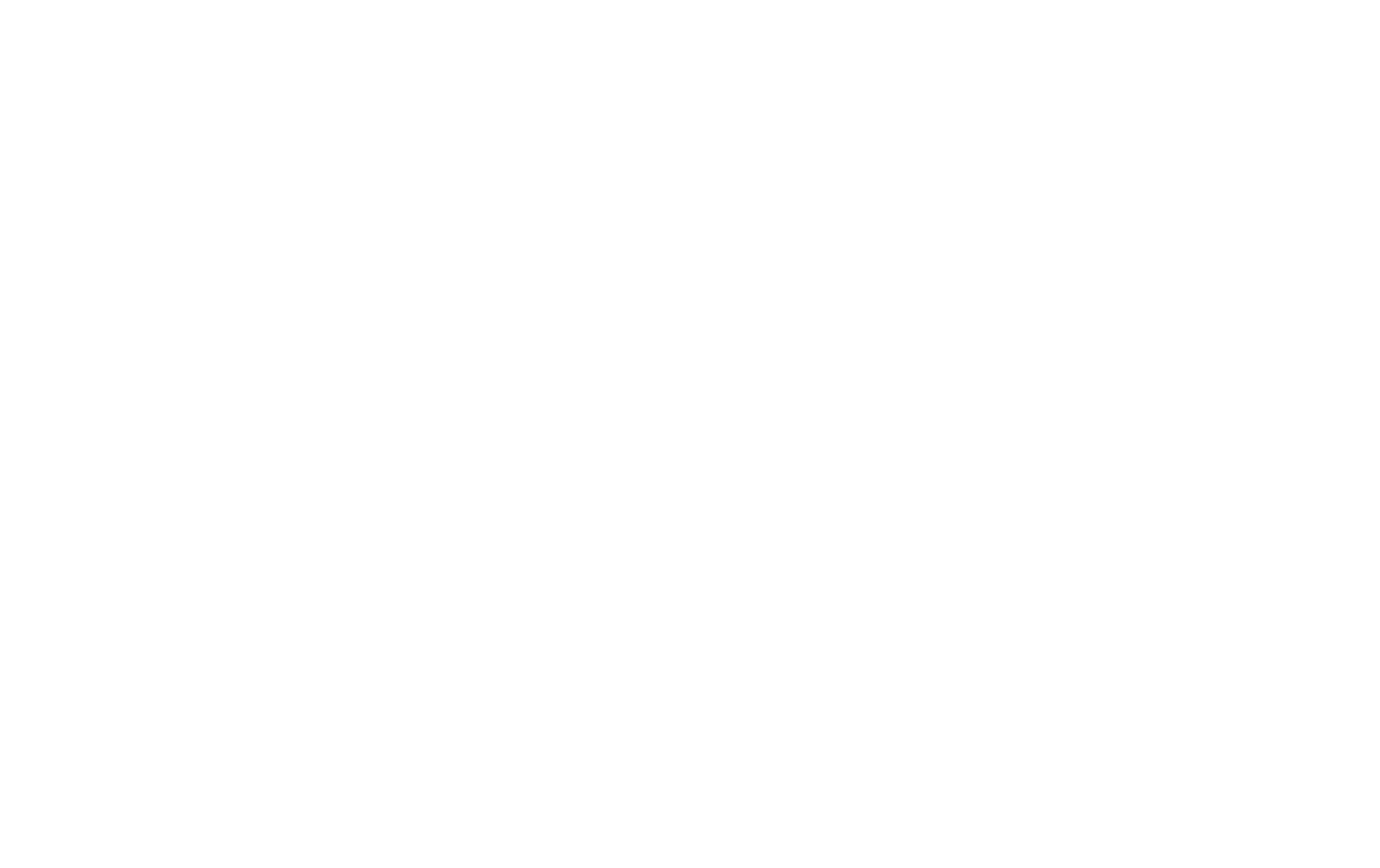### CONSEJO PROVINCIAL DE EDUCACION PAGINA: 4 JUNTA DE CLASIFICACION DE EDUCACION PRIMARIA FECHA DE EMISION:06/12/2021

## LISTADO DEFINITIVO DOCENTES TITULARES ASCENSO POR ESCUELA A¥O 2022.-

### ÚÄÄÄÄÄÄÄÄÄÄÄÄÄÄÄÄÄÄÄÄÄÄÄÄÄÄÄÄÄÄÄÄÄÄÄÄÄÄÄÄÄÄÄÄÄÄÄÄÄÄÄÄÄÄÄÄÄÄÄÄÄÄÄÄÄÄÄÄÄÄÄÄÄÄÄÄÄ¿ <sup>3</sup>Localidad: Cte Piedrabuena Establecimiento: ESCUELA N 86 3 ÀÄÄÄÄÄÄÄÄÄÄÄÄÄÄÄÄÄÄÄÄÄÄÄÄÄÄÄÄÄÄÄÄÄÄÄÄÄÄÄÄÄÄÄÄÄÄÄÄÄÄÄÄÄÄÄÄÄÄÄÄÄÄÄÄÄÄÄÄÄÄÄÄÄÄÄÄÄÙ

| Nro Apellido y Nombre Tit A.P. ---- 3L. | 4. A/E | Vic Dir Sup S.T. Voc D.N. Asis Dict | SERVICIOS DOCENTES ----- Ant. Cult Resi. M.A. ATP 0.T. | PROV NA/IN | PUBL ACTIVIDADES C.C. J.E. OTRO S.D.I AI dp PUNT. OBSERVAC.<br><b>PREMIOS</b> |  |  |  |  |  |  |
|-----------------------------------------|--------|-------------------------------------|--------------------------------------------------------|------------|-------------------------------------------------------------------------------|--|--|--|--|--|--|
|                                         |        |                                     |                                                        |            |                                                                               |  |  |  |  |  |  |

 ----------------------------------------------------------------------------------------------------------------------------------------------------------------------------- LOC PROV NA/IN GRAL. -----------------------------------------------------------------------------------------------------------------------------------------------------------------------------

 ÚÄÄÄÄÄÄÄÄÄÄÄÄÄÄÄÄÄÄÄÄÄÄÄÄÄÄÄÄÄÄÄÄÄÄÄÄÄÄÄÄÄÄÄÄÄÄÄÄÄÄÄÄÄÄÄÄÄÄÄÄÄÄÄÄÄÄÄÄÄÄÄÄÄÄÄÄÄÄÄÄÄÄÄÄÄ¿ 3 MAESTROS DE A¥O EN CONDICIONES DE ACCEDER A LA VICEDIRECCION DE EGB 1 Y 2 <sup>3</sup> ÀÄÄÄÄÄÄÄÄÄÄÄÄÄÄÄÄÄÄÄÄÄÄÄÄÄÄÄÄÄÄÄÄÄÄÄÄÄÄÄÄÄÄÄÄÄÄÄÄÄÄÄÄÄÄÄÄÄÄÄÄÄÄÄÄÄÄÄÄÄÄÄÄÄÄÄÄÄÄÄÄÄÄÄÄÄÙ

| MARI A<br><b>MONTI</b>     | 3.20<br>0.80 | 3.00 | 10.00 1<br>.40 | 5.75        |       | 36.15<br>3.00 |
|----------------------------|--------------|------|----------------|-------------|-------|---------------|
| BEATRI Z<br>2 FRANCO NORMA | .00          | 3.00 | 10.00          | . 25 0. 15  | ). 60 | 3.00 34.00    |
| 3 MOLINA MARIA DE LOS      | 20 0.30      | 2.60 | 10.00<br>0.50  | $6.25$ 0.50 |       | 33.35         |
| LUGGREN MARI ELA           | 40           | 3.00 | 10.00<br>0.10  | .50         |       | 29.10<br>3.00 |